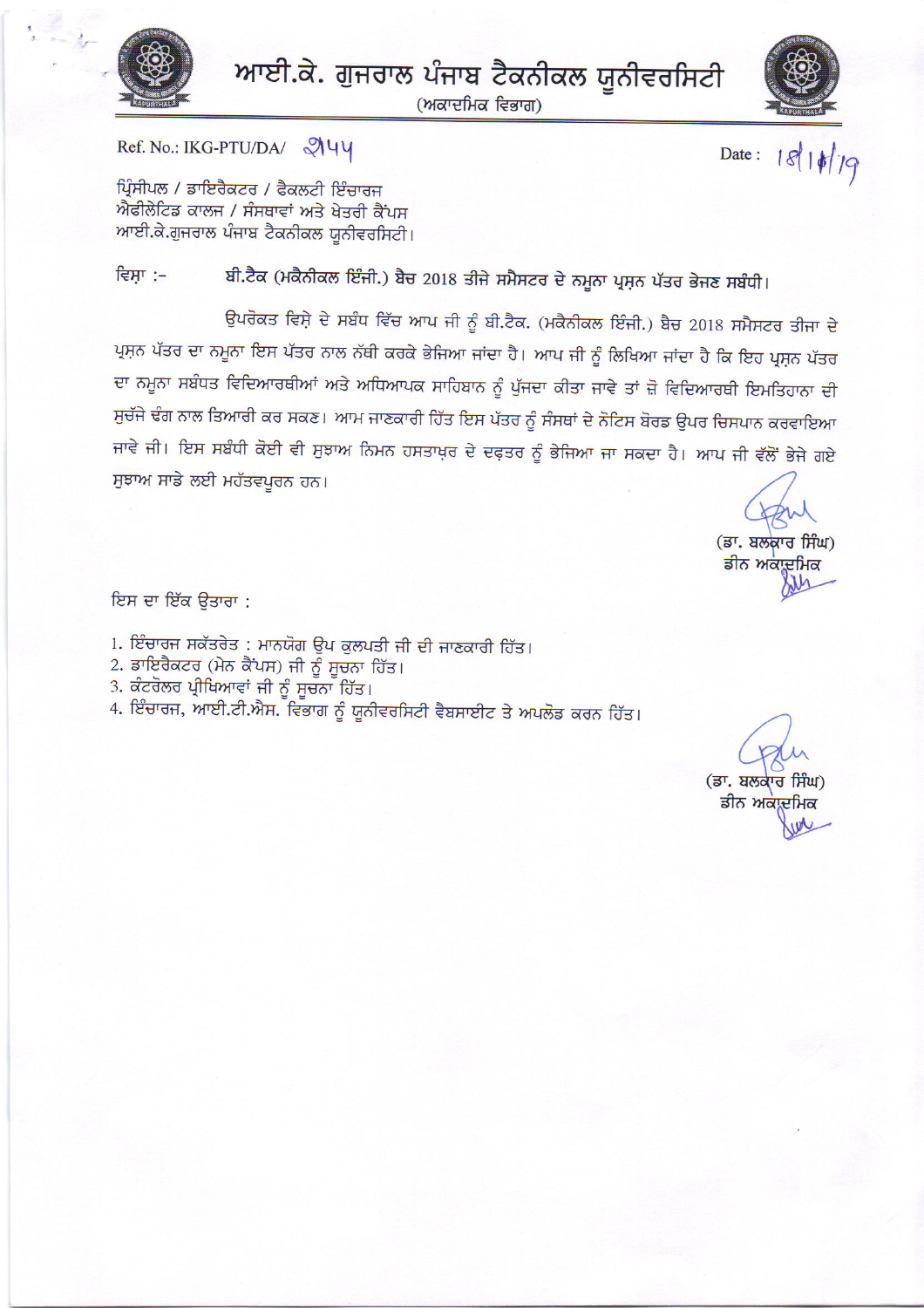Roll No. [Total no. of Pages: 2]

[Total no. of Questions: 9]

B.Tech Mechanical) 3rd Semester Fluid Mechanics BTME3Ol-18 Paper ID:

 $\frac{1}{\sqrt{2}}$ 

Time: 3 Hours Maximum Marks: 60

Note: This paper consists of three sections. Section A is compulsory. Do any four questions from section B and any two questions fron section C'

## Section A (2 marks each)

Q:1 a) How viscosity of liquids and gases vary with temperature.

- b) The pressure 3 m below the free surface of the liquid is 13.72  $kN/m^2$ . Determine its specific weight.
- c) Explain stable, unstable and neutral equilibrium of floating body?
- d) What is the difference between convective and local acceleration?
- e) What is momentum correction factor?
- 0 Why triangular weir is more suitable than rectangular weir?
- g) What is Weber's model? Give examples of its applications.
- h) Why divergent part length is more than convergent part in venturimeter.
- i) Can two stream lines intersect with each other? Explain.
- j) What is importance of  $TEL$  and  $HGL$ ?

## Section B (5 marks each)

- Q:2 The velocity of flow from a tap of 12 mm diameter is  $8 \, m/s$ . Determine the diameter of the jet at 1.5  $m$  from the tap when i) the flow is vertically downwards and ii) the flow is vertically upwards.
- Q:3 Derive an expression for finding the frequency of oscillation of a floating body in terms